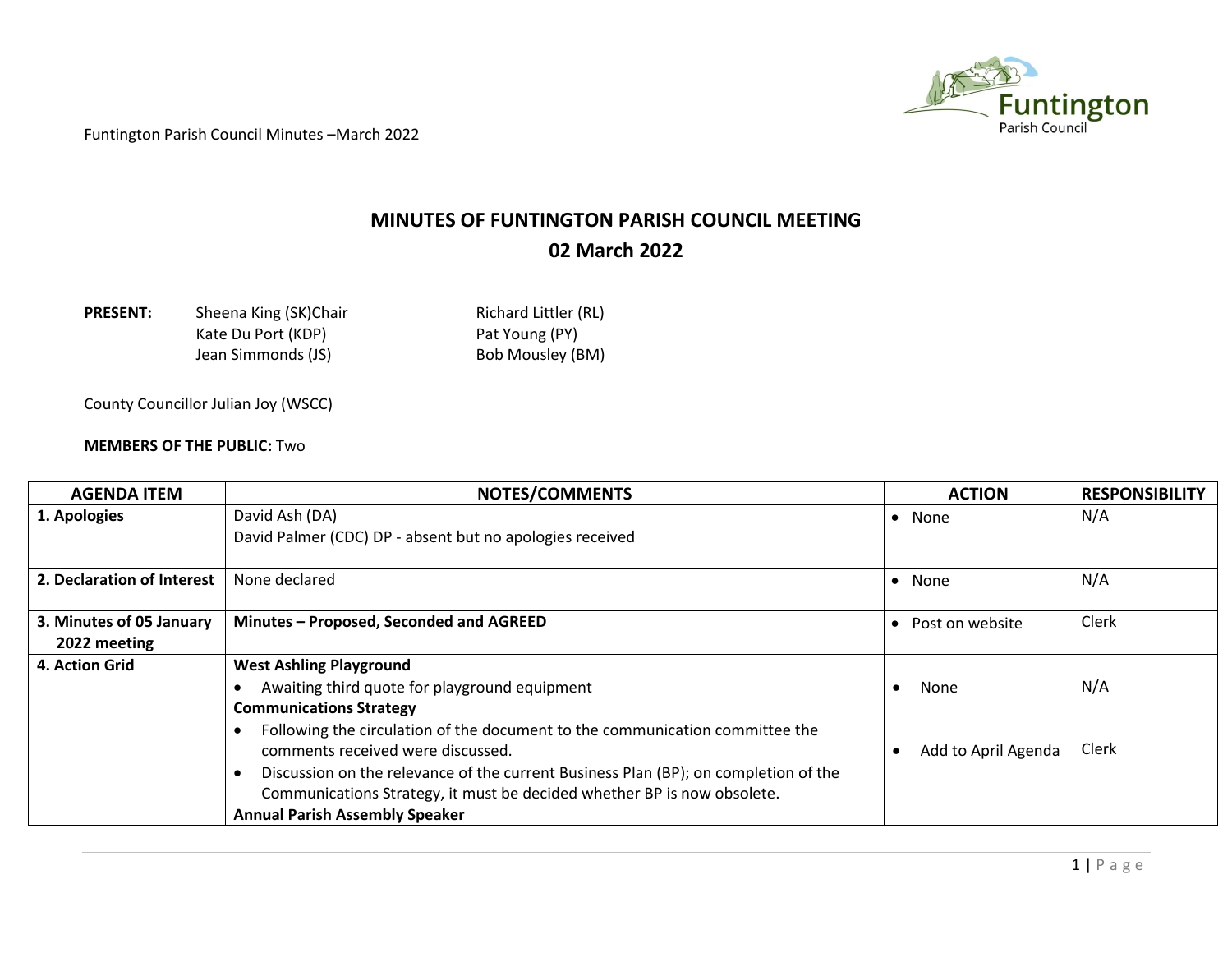

| <b>AGENDA ITEM</b>         | $\frac{1}{2}$<br>NOTES/COMMENTS                                                                                                                                                                                                                                                                                                                                                                                                                                                                                                                                                                                                                                                                                                                                                                                                                                                                                                                                                                                                             | <b>ACTION</b>                                                  | <b>RESPONSIBILITY</b> |
|----------------------------|---------------------------------------------------------------------------------------------------------------------------------------------------------------------------------------------------------------------------------------------------------------------------------------------------------------------------------------------------------------------------------------------------------------------------------------------------------------------------------------------------------------------------------------------------------------------------------------------------------------------------------------------------------------------------------------------------------------------------------------------------------------------------------------------------------------------------------------------------------------------------------------------------------------------------------------------------------------------------------------------------------------------------------------------|----------------------------------------------------------------|-----------------------|
|                            | The Clerk reported on the difficulties encountered when booking a speaker. BM<br>$\bullet$<br>suggested the environmental Manager from Broadley Copse to talk about Climate<br>Change Awareness.                                                                                                                                                                                                                                                                                                                                                                                                                                                                                                                                                                                                                                                                                                                                                                                                                                            | Contact<br>$\bullet$                                           | <b>BM/Clerk</b>       |
| <b>5. Public Questions</b> | None                                                                                                                                                                                                                                                                                                                                                                                                                                                                                                                                                                                                                                                                                                                                                                                                                                                                                                                                                                                                                                        | • None                                                         | N/A                   |
| <b>6. Receive Reports</b>  |                                                                                                                                                                                                                                                                                                                                                                                                                                                                                                                                                                                                                                                                                                                                                                                                                                                                                                                                                                                                                                             |                                                                |                       |
| <b>Julian Joy (WSCC)</b>   | <b>Flooding</b><br>The Senior Highway Steward - Western Area (Chichester) had raised some questions<br>regarding the origin of the water causing flooding on Church Lane, Funtington.<br><b>Budget</b><br>The budget for West Sussex was approved on 01 March 2022:<br>Increase in Council tax.<br>∩<br>Considerable increase funds to Highways for ongoing pothole repairs in the<br>$\circ$<br>County.<br>Increase funds for social care and child services.<br>£10 million assigned for sustainability aspects.<br>$\circ$<br>Any projects wishing to receive funds from the next budget (2023) must start<br>preparations now.<br><b>Rural Speed Limits</b><br>There has been further dialogue about rural speed limits especially with regard to traffic<br>$\bullet$<br>in rural lanes.<br>The more the problem is reported, the more attention that particular road will receive.<br>All issues to be reported to: Love Clean Streets https://lovecleanstreets.com/reports in<br>order to start the process of creating 20mph zones. | Forward questions<br>to resident who has<br>reported the issue | Clerk                 |
| 7. WA Playground           |                                                                                                                                                                                                                                                                                                                                                                                                                                                                                                                                                                                                                                                                                                                                                                                                                                                                                                                                                                                                                                             |                                                                |                       |
| a. Trees                   | SK reported that the removal of the two Leylandii trees in the West Ashling playground<br>$\bullet$<br>had been completed.<br>The open space is a great improvement. However it highlighted the need to replace the<br>$\bullet$<br>old and no longer fit for purpose chain link fence.                                                                                                                                                                                                                                                                                                                                                                                                                                                                                                                                                                                                                                                                                                                                                     | Investigate<br>replacements                                    | Clerk/SK              |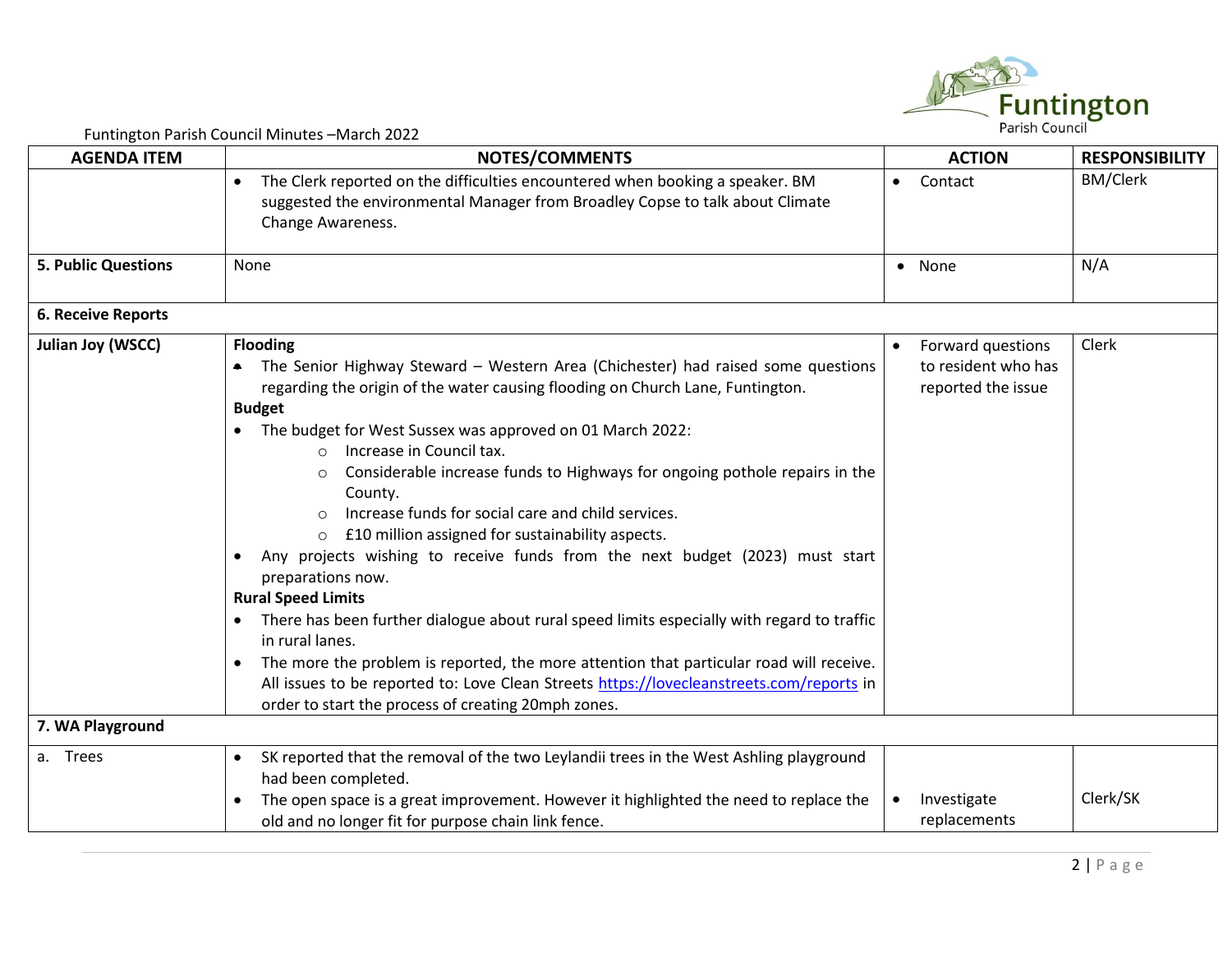

| <b>AGENDA ITEM</b>    | NOTES/COMMENTS                                                                                                                                                                                                                                                                                                                                                                                                                                                                                                                                                                                                                                                                                                                                                                                                                                                                                                                                                                                                                                            | <b>ACTION</b>                                       | <b>RESPONSIBILITY</b> |
|-----------------------|-----------------------------------------------------------------------------------------------------------------------------------------------------------------------------------------------------------------------------------------------------------------------------------------------------------------------------------------------------------------------------------------------------------------------------------------------------------------------------------------------------------------------------------------------------------------------------------------------------------------------------------------------------------------------------------------------------------------------------------------------------------------------------------------------------------------------------------------------------------------------------------------------------------------------------------------------------------------------------------------------------------------------------------------------------------|-----------------------------------------------------|-----------------------|
|                       | A question was asked regarding the 'dirty' playground equipment. The Clerk reported<br>$\bullet$<br>that she is currently in the process of communicating with Countrywide (CW) regarding<br>the maintenance of the playground and would discuss the cleaning of equipment which<br>would have to be an addition to the contract.                                                                                                                                                                                                                                                                                                                                                                                                                                                                                                                                                                                                                                                                                                                         | Discuss with CW                                     | Clerk                 |
| 8. Pony Paddock       | Following the suspected encroachment of the pony paddock by adjacent properties an<br>application to Land Registry (LR) had been made to update the boundary of the pony<br>paddock based on drawings submitted by a surveyor.<br>Unfortunately the application had been returned by LR stating that 'the plan<br>accompanying the application is insufficient for use in determining a boundary'.<br>The Clerk had therefore contacted the surveyors who replied that they had only been<br>asked to submit a straightforward survey which they subsequently overlayed and<br>charged accordingly. The amount of research required to answer the questions raised<br>by LR would usually be dealt with by a solicitor and would cost considerably more.<br>BM stated that in order to register the land a simple red line drawing is all that would<br>be needed.<br>Clerk to refer to hard copy file to determine exact status of registration of the land and<br>to contact Surveyors for advice on simple topographical drawing for submission to LR. | Further<br>investigation                            | Clerk                 |
| 9. Defibrillator Case | The defibrillator at the Horse and Groom has been moved from the porch of the pub to<br>the garage wall.<br>The defibrillator now requires a case suitable for an external environment. A new case if<br>purchased by the PC would cost £495 and would need to be connected to mains<br>electricity.<br>A discussion was held covering:<br>Should the defibrillator remain in that position?<br>$\circ$<br>Is there a need for a defibrillator accessible 24 hours a day in such a rural<br>$\Omega$<br>location?<br>It was proposed, seconded and agreed to keep the Defibrillator in its external location<br>and acquire a suitable cabinet                                                                                                                                                                                                                                                                                                                                                                                                            | Research mains<br>connection / acquire<br>a cabinet | Clerk                 |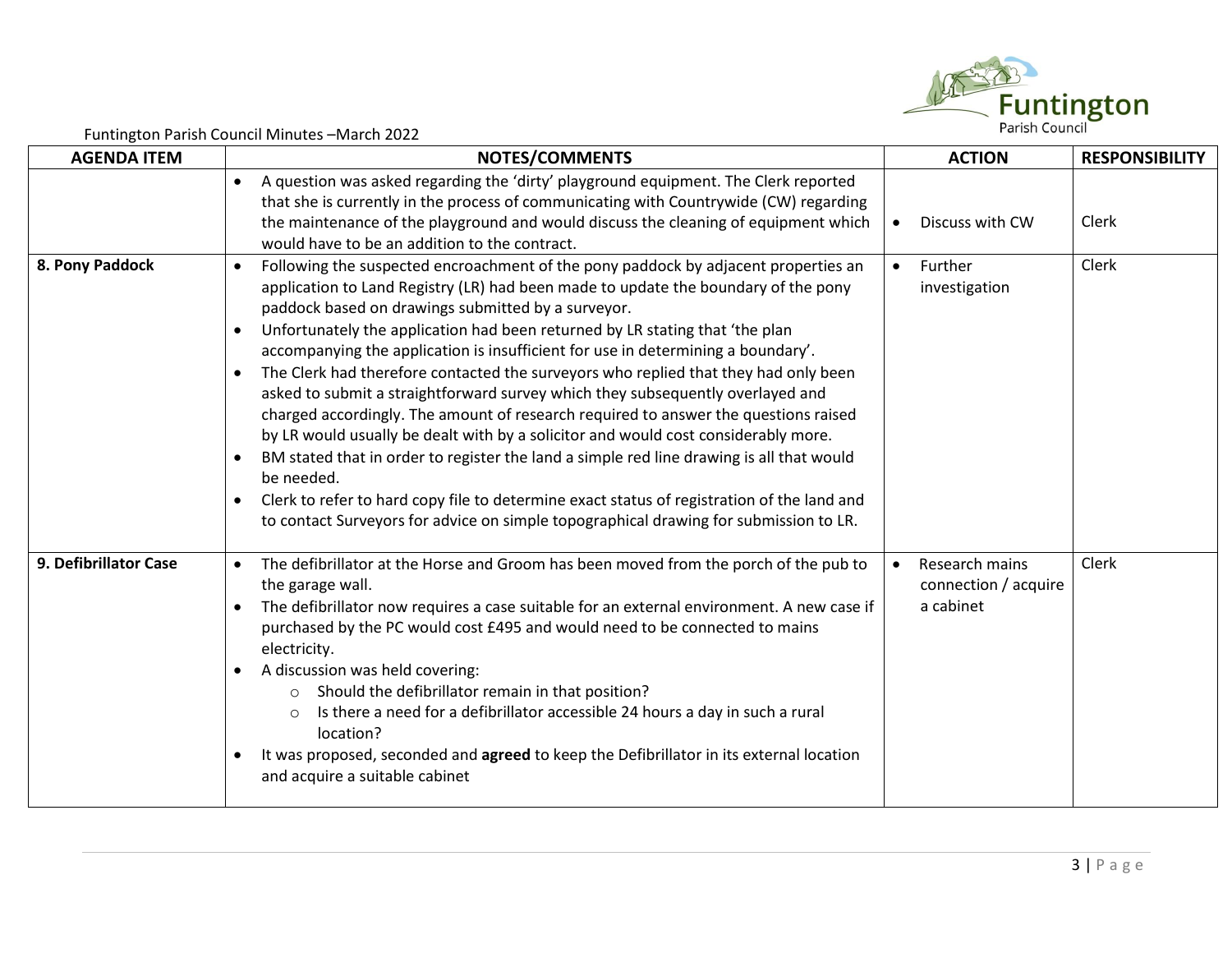

| <b>AGENDA ITEM</b>         | <b>NOTES/COMMENTS</b>                                                                               | <b>ACTION</b>                         | <b>RESPONSIBILITY</b> |
|----------------------------|-----------------------------------------------------------------------------------------------------|---------------------------------------|-----------------------|
| 10. Defibrillator Training | The Clerk stated that she had received a good response. 18 people were interested in<br>$\bullet$   | Book course /<br>$\bullet$            | Clerk                 |
|                            | the training.                                                                                       | inform attendees                      |                       |
|                            | With the course offering training for a maximum of 20 people it was agreed to book one<br>$\bullet$ |                                       |                       |
|                            | course with the option of further courses if necessary.                                             |                                       |                       |
|                            | Course to be held in the Church Room, St Mary's, Funtington.                                        |                                       |                       |
| 11. Co-option Policy       | SK stated that following some confusion at the last co-option she had drafted a co-<br>$\bullet$    | Publish on website<br>$\bullet$       | Clerk/SK              |
|                            | option policy which had been previously circulated for comment.                                     |                                       |                       |
|                            | It was Agreed that the policy would be Approved.<br>$\bullet$                                       |                                       |                       |
| 12. Noticeboard            | Second quote received from Living Space (associated with BM) - £550 + VAT<br>$\bullet$              | <b>Order Noticeboard</b><br>$\bullet$ | Clerk                 |
| Installation               | Original Quote PSM £765 + VAT<br>$\bullet$                                                          |                                       |                       |
|                            | It was agreed to award the contract to Living Space.                                                |                                       |                       |
| 13. Village Welcome        | Following previous discussions it was asked whether a full feasibility study could now be           | Carry out further                     | KDP/Clerk             |
| Gates                      | carried out to investigate the possibility of 'Village Gates' in Funtington, West Ashling           | research                              |                       |
|                            | and West Stoke to assist in traffic calming.                                                        |                                       |                       |
|                            | Topics to be discussed further:                                                                     |                                       |                       |
|                            | Exact locations of gates for each of the 3 villages.<br>$\Omega$                                    |                                       |                       |
|                            | The use of recycled plastic.<br>$\circ$                                                             |                                       |                       |
|                            | Bespoke versus mass produced. BM offered to be involved in the design process<br>$\circ$            |                                       |                       |
|                            | if bespoke gates were chosen.                                                                       |                                       |                       |
|                            | It was agreed that this topic would be investigated further.<br>$\bullet$                           |                                       |                       |
|                            | JJ also stated that if any 20mph zones were achieved the gates could be incorporated                |                                       |                       |
|                            | into further traffic calming.                                                                       |                                       |                       |
| 14. Newsletter             | Discussion on potential topics and need for a newsletter.<br>$\bullet$                              | Draft newsletter<br>$\bullet$         | <b>SK</b>             |
|                            | It was agreed that a newsletter would be produced to include topics on:                             |                                       |                       |
|                            | Playground trees<br>$\circ$                                                                         |                                       |                       |
|                            | Queen's Jubilee<br>$\Omega$                                                                         |                                       |                       |
|                            | Ongoing damage to bollards<br>$\circ$                                                               |                                       |                       |
|                            | <b>Traffic</b>                                                                                      |                                       |                       |
|                            | New noticeboards<br>$\circ$                                                                         |                                       |                       |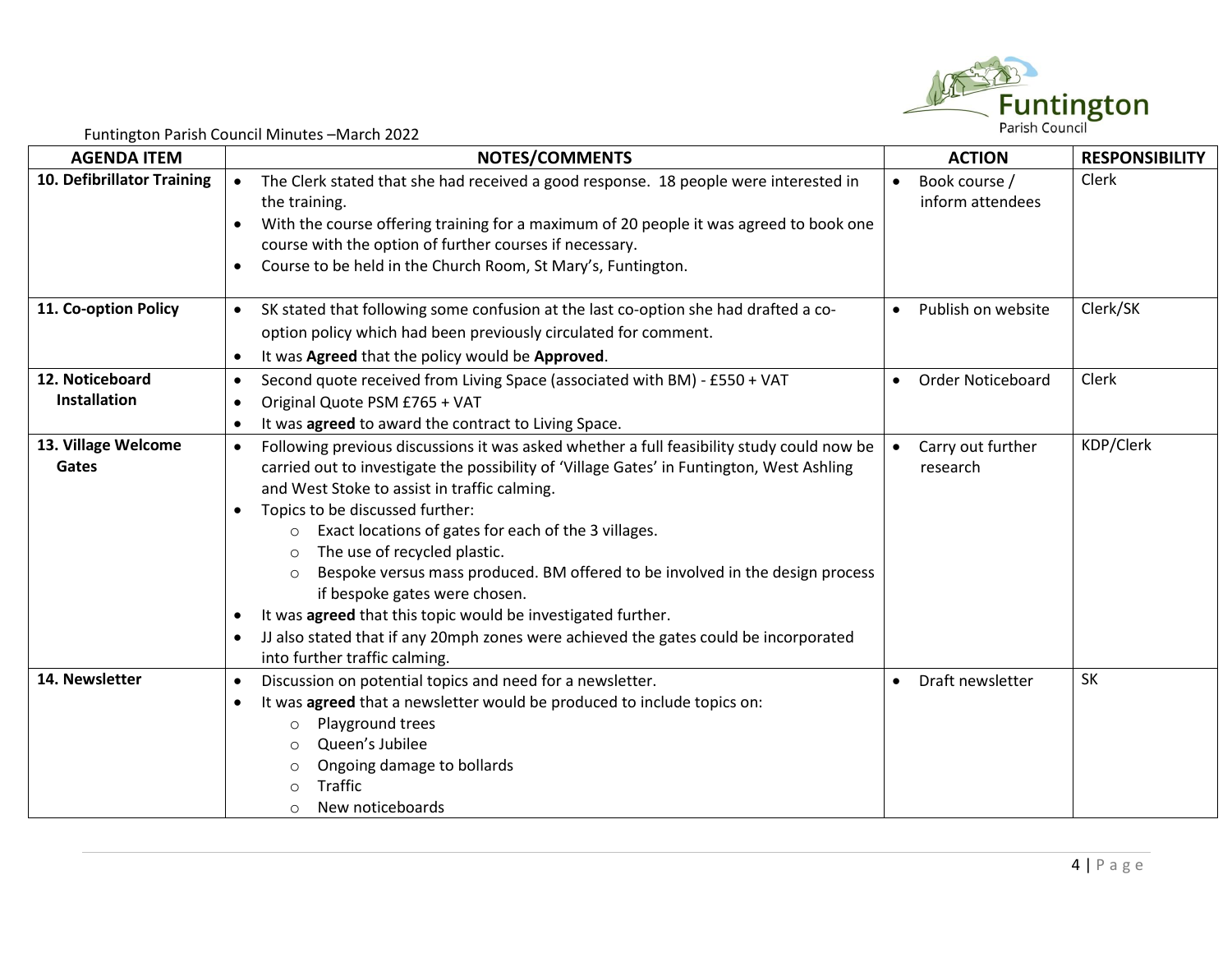

| <b>AGENDA ITEM</b>  | <b>NOTES/COMMENTS</b>                                                                                                                                       | <b>ACTION</b>                | <b>RESPONSIBILITY</b> |
|---------------------|-------------------------------------------------------------------------------------------------------------------------------------------------------------|------------------------------|-----------------------|
| 15. Queen's Jubilee | SK stated that there was a £250 Chichester District Council (CDC) grant for lasting<br>$\bullet$                                                            |                              |                       |
|                     | commemorations and confirmed requirements to qualify.                                                                                                       |                              |                       |
|                     | SK suggested a small tree for the West Ashling playground and the Clerk pointed out<br>$\bullet$                                                            | Investigate QGC<br>$\bullet$ | Clerk                 |
|                     | that separate funding and a plaque are available via the Queen's Green Canopy (QGC)<br>initiative.                                                          |                              |                       |
|                     | As part of the playground regeneration it was suggested that the CDC grant be put<br>$\bullet$                                                              | Complete grant               | SK/Clerk              |
|                     | towards a new gate into the playground to accompany the proposed new fence.                                                                                 | application                  |                       |
|                     | This was agreed.<br>$\bullet$                                                                                                                               |                              |                       |
| 16. Fingerposts     | There was discussion on the quote received from Ralph Restorations which had been<br>$\bullet$                                                              | Award Ralph<br>$\bullet$     | <b>SK</b>             |
|                     | previously circulated to Councillors - Note: Ralph restorations are a specialist company                                                                    | Restorations                 |                       |
|                     | and the only company able to carry out works. Therefore there would only be one quote                                                                       | contract                     |                       |
|                     | for these works.                                                                                                                                            |                              |                       |
|                     | West Stoke Fingerpost (on triangle at entrance to Kingley Vale)                                                                                             |                              |                       |
|                     | Apart from the broken arm, being rather dirty and a little rusty Fingerpost looks quite<br>$\bullet$<br>presentable and will look much better once cleaned. |                              |                       |
|                     | Probably not worth a full restoration at this point and just needs broken arm replacing.<br>$\bullet$                                                       |                              |                       |
|                     | $\circ$ Option 1                                                                                                                                            |                              |                       |
|                     | - New oak arm + 42 acrylic letters = £340:00 (inc clean and treatment of rust)                                                                              |                              |                       |
|                     | - Correct the lean of the post and re-concrete = £20 - 40                                                                                                   |                              |                       |
|                     | <b>TOTAL £360 - 380</b>                                                                                                                                     |                              |                       |
|                     | <b>Option 2</b><br>$\circ$                                                                                                                                  |                              |                       |
|                     | - Plastic arm (Tim has one he can re-use) but it needs some work                                                                                            |                              |                       |
|                     | - Has some slight 'faults' but these were not very noticeable.                                                                                              |                              |                       |
|                     | <b>TOTAL £250</b>                                                                                                                                           |                              |                       |
|                     | It was agreed to proceed with Option 1.<br>$\bullet$                                                                                                        |                              |                       |
|                     | West Ashling Fingerpost (by the Millpond)                                                                                                                   |                              |                       |
|                     | Possible way forward                                                                                                                                        |                              |                       |
|                     | Replace rotten tube with new galvanised tube<br>$\circ$                                                                                                     |                              |                       |
|                     | Supply and fit new arm bracket<br>$\circ$                                                                                                                   |                              |                       |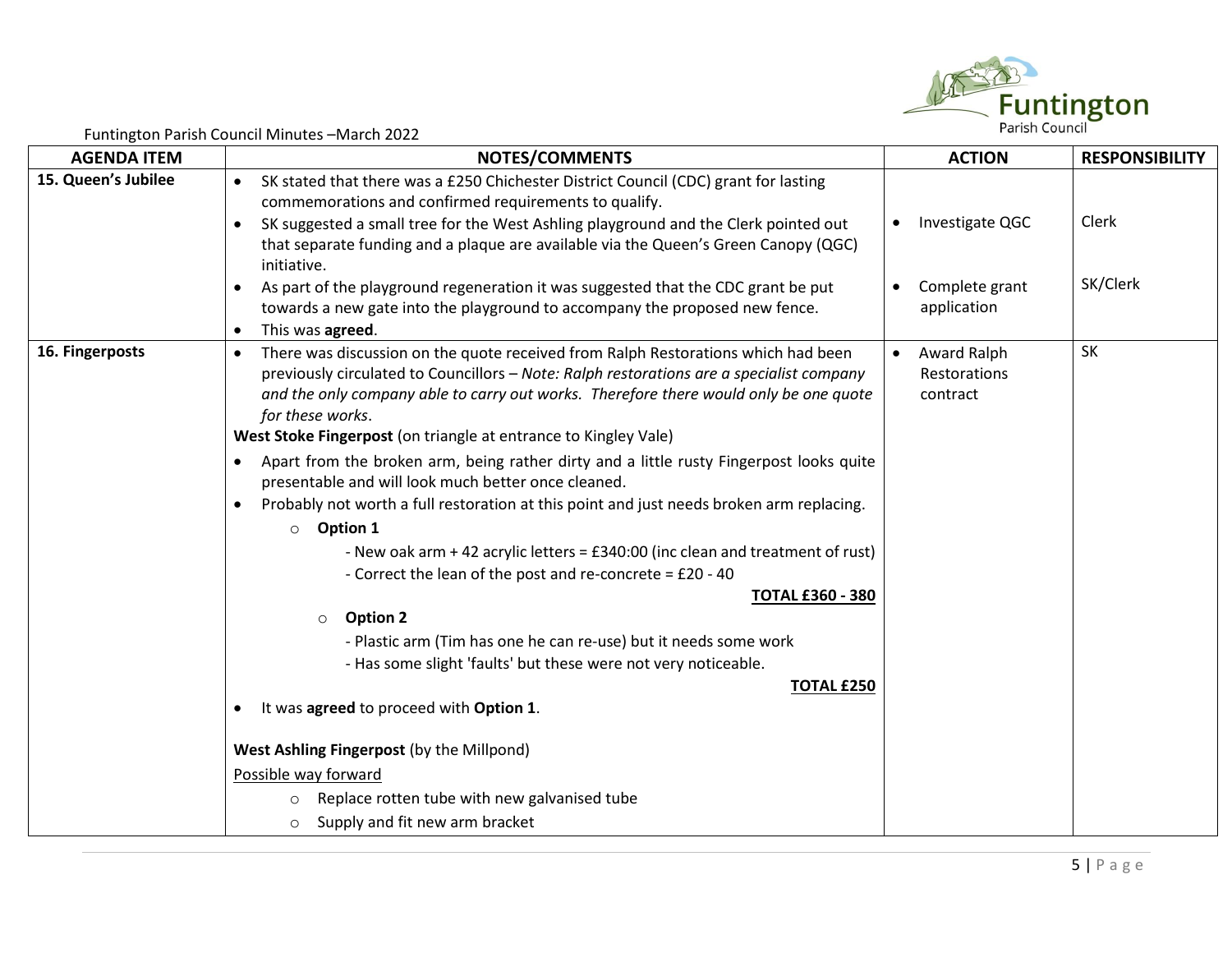

| <b>AGENDA ITEM</b>                 | NOTES/COMMENTS                                                                                                                                                                                                                                                                                                                                                                                                                                                                                                                                                                          | <b>ACTION</b>                             | <b>RESPONSIBILITY</b> |
|------------------------------------|-----------------------------------------------------------------------------------------------------------------------------------------------------------------------------------------------------------------------------------------------------------------------------------------------------------------------------------------------------------------------------------------------------------------------------------------------------------------------------------------------------------------------------------------------------------------------------------------|-------------------------------------------|-----------------------|
|                                    | Repaint damaged paintwork and refit existing arms £750 - 1100<br>$\circ$                                                                                                                                                                                                                                                                                                                                                                                                                                                                                                                |                                           |                       |
|                                    | New finial (if we choose to have one) £400<br>$\circ$                                                                                                                                                                                                                                                                                                                                                                                                                                                                                                                                   |                                           |                       |
|                                    | <b>TOTAL £1150 - 1500</b>                                                                                                                                                                                                                                                                                                                                                                                                                                                                                                                                                               |                                           |                       |
|                                    | It was agreed to proceed with this quote.                                                                                                                                                                                                                                                                                                                                                                                                                                                                                                                                               |                                           |                       |
| 17. Planning                       | <b>Applications/Decisions - CDC and SDNP</b>                                                                                                                                                                                                                                                                                                                                                                                                                                                                                                                                            |                                           |                       |
|                                    | Planning meeting to be held on Monday 07 March 2022 by Zoom; points of note to be<br>discussed at meeting:<br>Planning applications for new telegraph poles - JS has now received a map from<br>$\circ$                                                                                                                                                                                                                                                                                                                                                                                 | <b>Publicise minutes</b><br>when complete | Clerk                 |
|                                    | CDC detailing the positions of the proposed poles.<br>JS reported permission had been granted for the Glebe to which the FPC planning                                                                                                                                                                                                                                                                                                                                                                                                                                                   |                                           |                       |
|                                    | committee had previously objected.<br>The photovoltaic panels on the Church roof have been granted permission.                                                                                                                                                                                                                                                                                                                                                                                                                                                                          |                                           |                       |
| 18. Neighbourhood Plan<br>(NP)     | BM reported on the meeting held with Oneill Homer (ONH) 23rd February 2022 and<br>thanked the Clerk for the meeting notes (available on the website). He briefly<br>summarised stating that he felt the meeting had been extremely positive and helpful.<br>He said that the next step would be a meeting between the Steering Group (SG) and<br>ONH to be held on Tuesday 15 <sup>th</sup> March 2022.<br>He is also keen to work with other interested businesses / organisations including the<br>primary school who had already shown an interest in involvement in the NP process. | Report on March SG<br>meeting             | <b>BM</b>             |
| 19. Finance                        |                                                                                                                                                                                                                                                                                                                                                                                                                                                                                                                                                                                         |                                           |                       |
| Consider and<br>a <sub>z</sub>     | Cash book presented - already circulated to FPC members.                                                                                                                                                                                                                                                                                                                                                                                                                                                                                                                                | Make Payments<br>$\bullet$                | Clerk                 |
| <b>Approve Monthly</b><br>Cashbook |                                                                                                                                                                                                                                                                                                                                                                                                                                                                                                                                                                                         |                                           |                       |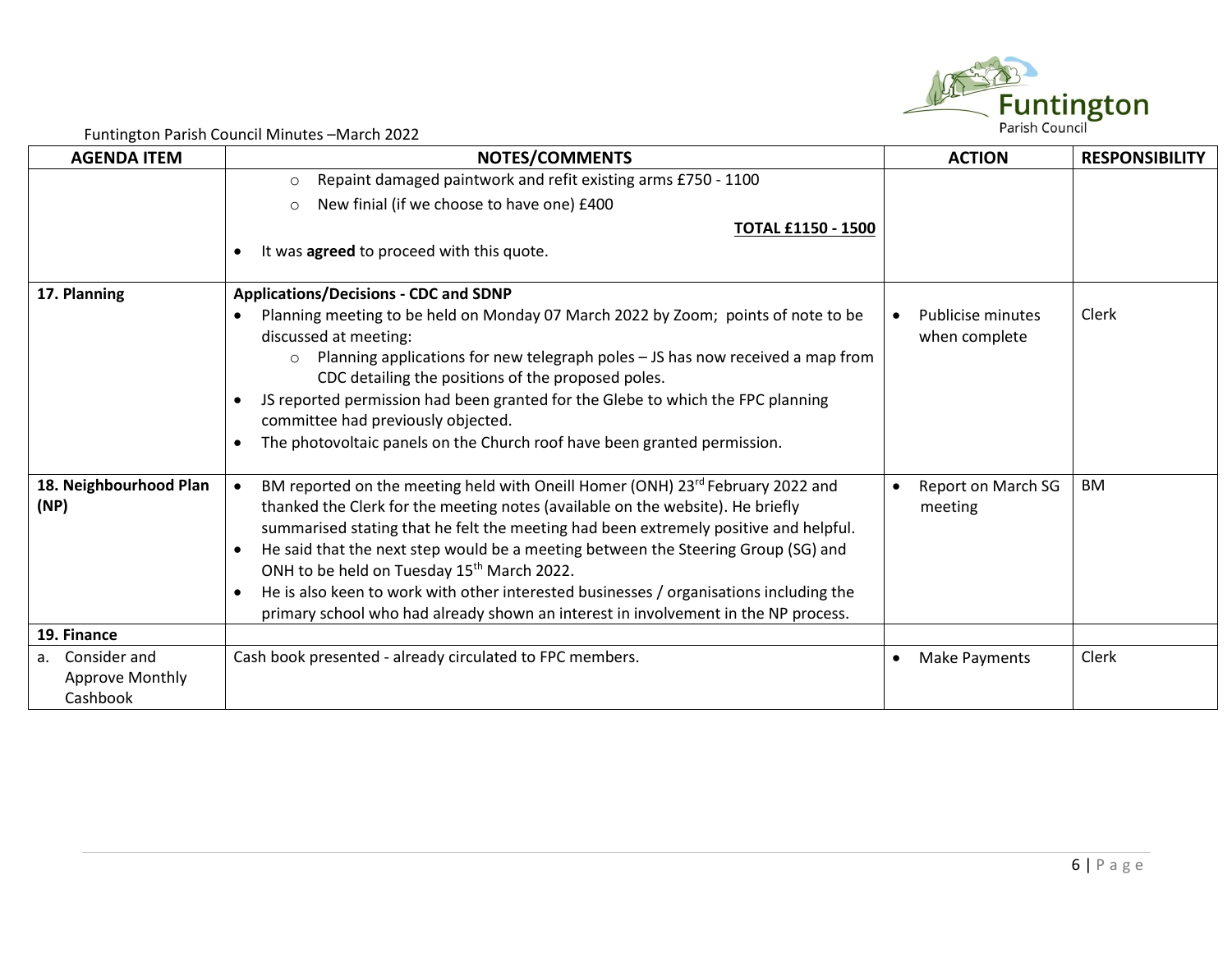

| <b>AGENDA ITEM</b>        | <b>NOTES/COMMENTS</b>                                                                                                                                                                                                                                                                   |                                                                                                                                    |                                                       |                                                                                                                                  |                                                       |                                                                                    |                                                         | <b>ACTION</b>     | <b>RESPONSIBILITY</b> |
|---------------------------|-----------------------------------------------------------------------------------------------------------------------------------------------------------------------------------------------------------------------------------------------------------------------------------------|------------------------------------------------------------------------------------------------------------------------------------|-------------------------------------------------------|----------------------------------------------------------------------------------------------------------------------------------|-------------------------------------------------------|------------------------------------------------------------------------------------|---------------------------------------------------------|-------------------|-----------------------|
|                           | <b>FUNTINGTON PARISH COUNCIL</b><br><b>Financial Statement as at 28 February 2022</b><br><b>Statement Balances as at 28 February 2021</b><br>£30,866.72<br><b>Current Account</b><br>£56,697.33<br><b>Saver Account</b><br>£87,564.05<br><b>Total</b><br><b>Income Already Received</b> |                                                                                                                                    |                                                       |                                                                                                                                  |                                                       |                                                                                    |                                                         |                   |                       |
|                           |                                                                                                                                                                                                                                                                                         |                                                                                                                                    |                                                       |                                                                                                                                  |                                                       |                                                                                    |                                                         |                   |                       |
|                           | <b>Date</b><br>04-Jan-22<br>03-Feb-22<br>18-Feb-22                                                                                                                                                                                                                                      | <b>Details</b><br>Carter<br>Carter<br>Groundwork UK R/C - NP                                                                       | Account<br>Current<br>Current<br>Current              | Amount<br>£60.00<br>£60.00<br>£3,870.00                                                                                          |                                                       |                                                                                    |                                                         |                   |                       |
|                           | <b>Payments Already Made</b>                                                                                                                                                                                                                                                            |                                                                                                                                    | <b>Total Income</b>                                   | £3,990.00                                                                                                                        |                                                       |                                                                                    |                                                         |                   |                       |
|                           | <b>Date</b><br>01-Feb-22<br>01-Feb-22<br>01-Feb-22<br>01-Feb-22                                                                                                                                                                                                                         | Payee<br><b>Clerk V Williams</b><br><b>HMRC V Williams</b><br><b>V Williams REIM</b><br><b>Funtington PCC</b>                      | <b>Method</b><br>Online<br>Online<br>Online<br>Online | <b>Details</b><br><b>Clerk Salary</b><br><b>Clerk Tax</b><br><b>WEL Medical Pads</b><br><b>Room Hire</b>                         | <b>Net</b><br>£637.50<br>£43.40<br>£39.95<br>£20.00   | <b>VAT</b><br>£7.99                                                                | <b>Gross</b><br>£637.50<br>£43.40<br>£47.94<br>£20.00   |                   |                       |
|                           | Payments Due 1 March 2022<br><b>Date</b><br>01-Mar-22                                                                                                                                                                                                                                   | Payee<br><b>Clerk V Williams</b>                                                                                                   | <b>Method</b><br>Online                               | <b>Details</b><br><b>Clerk Salary</b>                                                                                            | <b>Net</b><br>£624.70                                 | <b>Totals</b><br><b>VAT</b><br>£0.00                                               | £748.84<br><b>Gross</b><br>£624.70                      |                   |                       |
|                           | 01-Mar-22<br>01-Mar-22<br>01-Mar-22<br>01-Mar-22<br>01-Mar-22                                                                                                                                                                                                                           | <b>HMRC V Williams</b><br>V Williams REIM<br><b>Oneill Homer</b><br><b>Elmcroft Tree Services</b><br><b>Elmcroft Tree Services</b> | Online<br>Online<br>Online<br>Online<br>Online        | <b>Clerk Tax</b><br><b>WEL Medical Pads</b><br><b>NP</b> Inception Invoice<br><b>WA Tree Felling</b><br><b>WA Stump Grinding</b> | £43.6<br>£39.9<br>£1,100.00<br>£4,025.00<br>£1,870.00 | £0.00<br>£7.99<br>£220.00<br>£805.00<br>£374.00                                    | £43.60<br>£47.94<br>£1,320.00<br>£4,830.00<br>£2,244.00 |                   |                       |
|                           | 01-Mar-22<br>01-Mar-22<br><b>Balances After Payments</b>                                                                                                                                                                                                                                | <b>V Williams REIM</b><br><b>SLCC</b>                                                                                              | Online<br>Online                                      | Stationary<br><b>Membership Sub</b>                                                                                              | £3.94<br>£115.00                                      | £0.00<br>£0.00<br><b>Total Payments to be made</b>                                 | £3.94<br>£115.00<br>£9,229.18                           |                   |                       |
|                           | <b>Current Account</b><br><b>Saver Account</b><br>Total                                                                                                                                                                                                                                 | SDNPA CIL Grant allocated to Funtington & District Village Hall<br><b>Travellers Planning Applications provision</b>               |                                                       |                                                                                                                                  |                                                       | 21,637.54<br>56,697.33<br>£<br>23,794.08<br>-£<br>$-E$ 15,000.00<br>£<br>39,540.79 |                                                         |                   |                       |
|                           | <b>Uncashed Cheques £250</b><br>Approved                                                                                                                                                                                                                                                |                                                                                                                                    |                                                       |                                                                                                                                  |                                                       |                                                                                    |                                                         |                   |                       |
| <b>20. Parish Notices</b> | The Clerk noted the 'thank you' letters received in response to the 2021-22 donations<br>$\bullet$<br>from:                                                                                                                                                                             |                                                                                                                                    |                                                       |                                                                                                                                  |                                                       |                                                                                    |                                                         | None<br>$\bullet$ | N/A                   |
|                           | Samaritans<br>$\circ$<br>$\circ$                                                                                                                                                                                                                                                        | West Ashling and Funtington District Village Hall                                                                                  |                                                       |                                                                                                                                  |                                                       |                                                                                    |                                                         |                   |                       |
|                           | $\circ$<br>$\circ$                                                                                                                                                                                                                                                                      | Victim Support<br>Good Neighbours.                                                                                                 |                                                       |                                                                                                                                  |                                                       |                                                                                    |                                                         |                   |                       |